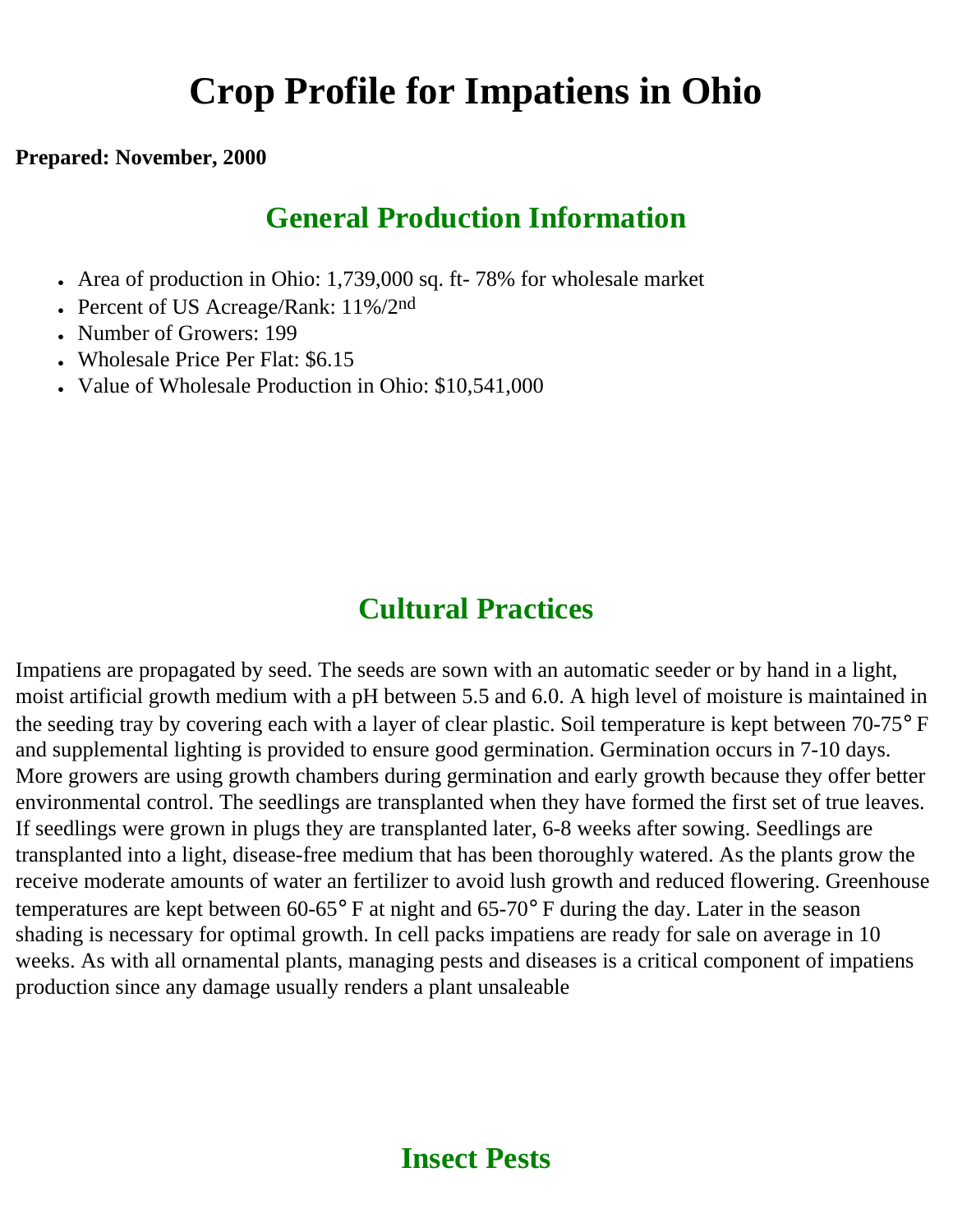### **Thrips**

Thrips are often the most serious insect pest in greenhouses. They are very difficult to control once a population becomes well established. Thrips feed on leaves and flowers of a wide variety of host plants. The feeding injury can render a plant unmarketable and the act of feeding by the thrips can transmit viruses to a susceptible host plant. The thrips lifecycle begins as an egg is deposited in plant tissue. After the larvae emerge they begin feeding on the plant. Thrips pass through 2 larval and transformation stages before becoming an adult. Feeding injury is done by the larvae and adults but only the adults can transmit viruses. The lifecycle of a thrips is temperature dependant with development occurring between  $50 - 90^{\circ}$  F. The egg to adult cycle lasts between 10-38 days at these temperatures. At temperatures below 50° F thrips can survive but no development occurs.

### **Aphids**

There are many species of aphids that can attack greenhouse plants but the two most common species are the green peach aphid (Myzus persicae) and the melon/cotton aphid (Aphis gossypii). Both of these species are green in color but it can vary from light to dark green for the melon aphid and from light green to nearly pink for the green peach aphid. Aphids have small soft bodies with piercing-sucking mouth parts which they use to insert into the phloem tissue of plants and remove fluid. Aphids cause problems from injury by feeding, the transmission of viruses and by spreading sticky honeydew over the surface of leaves and flowers. In the greenhouse most aphids are female and they produce live young called nymphs. An average female produces between 50 to 200 nymphs during her lifetime. The nymphs, which are all female, begin reproducing in 7-10 days. Adult aphids appear in 2 forms, winged and wingless, depending on population density and /or host plant conditions. Winged aphids are troublesome because they are able to disperse throughout the greenhouse and are also able to fly into the greenhouse from outdoors.

### **Fungus Gnats**

The fungus gnat is a common pest of greenhouse plants. The adults are tiny, dark, slender, fragile looking flies. They have long antennae and legs and a small head in relation to their bodies. The lifecycle of the fungus gnat is completed in 25-30 days. The adults live about one week and lay up to 200 eggs. The eggs hatch in about 4 days into larvae. The fungus gnat larvae are white and translucent with shiny black heads. The larvae live in the soil for two weeks and feed on the roots of plants. The pupal stage lasts 3-4 days before the adults emerge. Extensive damage can result from larval feeding, resulting in plants that show signs of wilting. The adult fungus gnat is primarily a nuisance pest.

### **Spider Mites**

Spider mites are a persistent pest problem in the greenhouse. Many species of spider mites are found in the greenhouse, but the most common is the two-spotted spider mite (Tetranychus urticae). Spider mites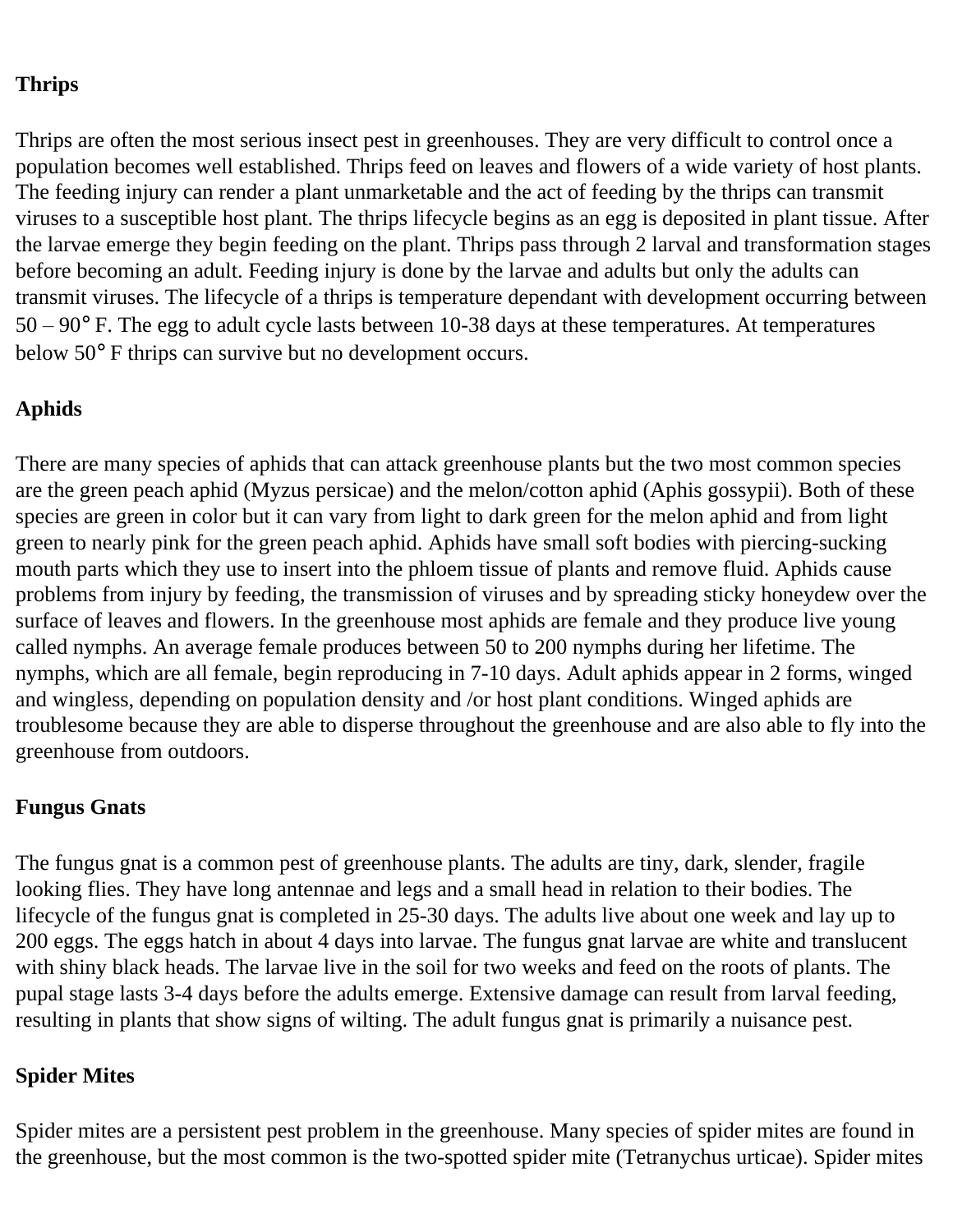are very small arthropods that develop mostly on the undersides of leaves. Their lifecycle lasts between 7-14 days but varies considerably depending on temperature. An adult female spider mite can produce 100-200 eggs in her lifetime. The eggs hatch into tiny larvae in a few days. The larvae pass quickly through several nymph stages before becoming adults. Spider mites cause injury to plants while feeding. Using their piercing-sucking mouth parts, they extract plant fluids. Feeding injury often give the upper leaf surface a characteristic mottled or speckled appearance. Large numbers of spider mites produce a webbing that can completely cover leaves and flowers.

### **Whiteflies**

Whiteflies are a very common pest in greenhouse production. The most common species are the greenhouse whitefly (Trialeurodes vaporariorum) and the silverleaf white fly (Bemisia arentifolii). The adult silverleaf whiteflies are smaller, more yellow and active than the greenhouse whiteflies. In the pupal state the silverfleaf whiteflies are flat without spines or fringes whereas the greenhouse whitefly pupae have vertical sides with spines. The adult whitefly lifecycle lasts from 21-36 days. Each female produces 60 to 100 eggs that hatch in 7-10 days. The newly emerged crawlers move for a short distance before settling down to feed. After molting 3 times the pupae emerge and in 6 days will grow into adults. During development whiteflies are usually found on the underside of leaves. The adult and immature stages of whiteflies use their piercing-sucking mouth parts to extract fluid from plant tissue. A few adult whiteflies on plants are a nuisance. However, feeding by a large number of adults and especially immatures can weaken or kill a plant. Whiteflies also produce a sticky honeydew that can be a growth medium for lack sooty fungus.

### **CHEMICAL INSECT CONTROLS**

(all chemicals applied at an average rate of 200 gal/A unless otherwise noted)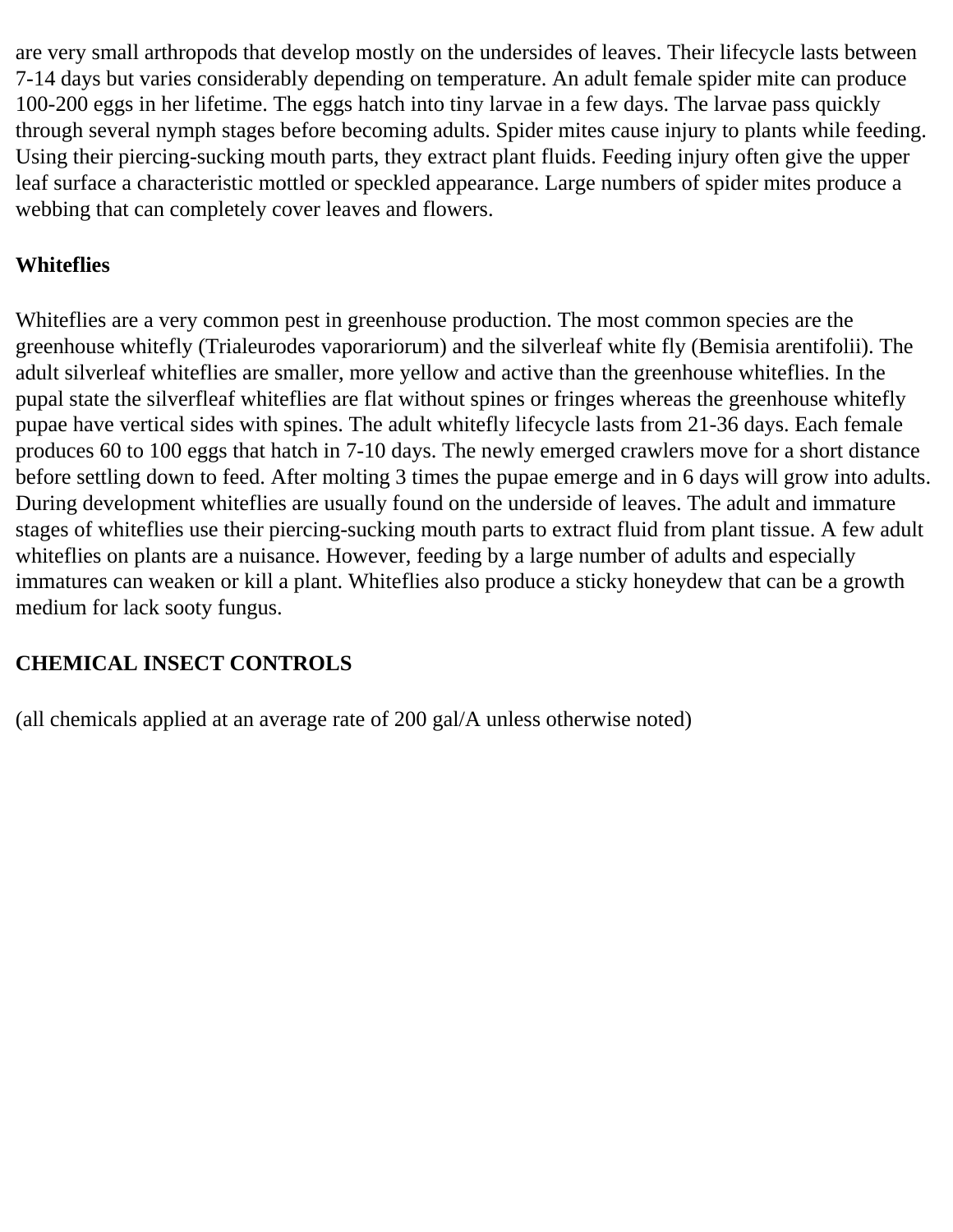

**Acephate (Orthene)**

**Percent of total area treated**: 60% **Target pests**: Aphids, Thrips, Whiteflies Average rate and frequency of application of most common formulations:(2) Orthene  $TT&O - 11$  oz/100 gal, twice **Application method**: High Volume Spray **REI**: 24 hours **Efficacy rating**: Good

**Spinosad** (Conserve)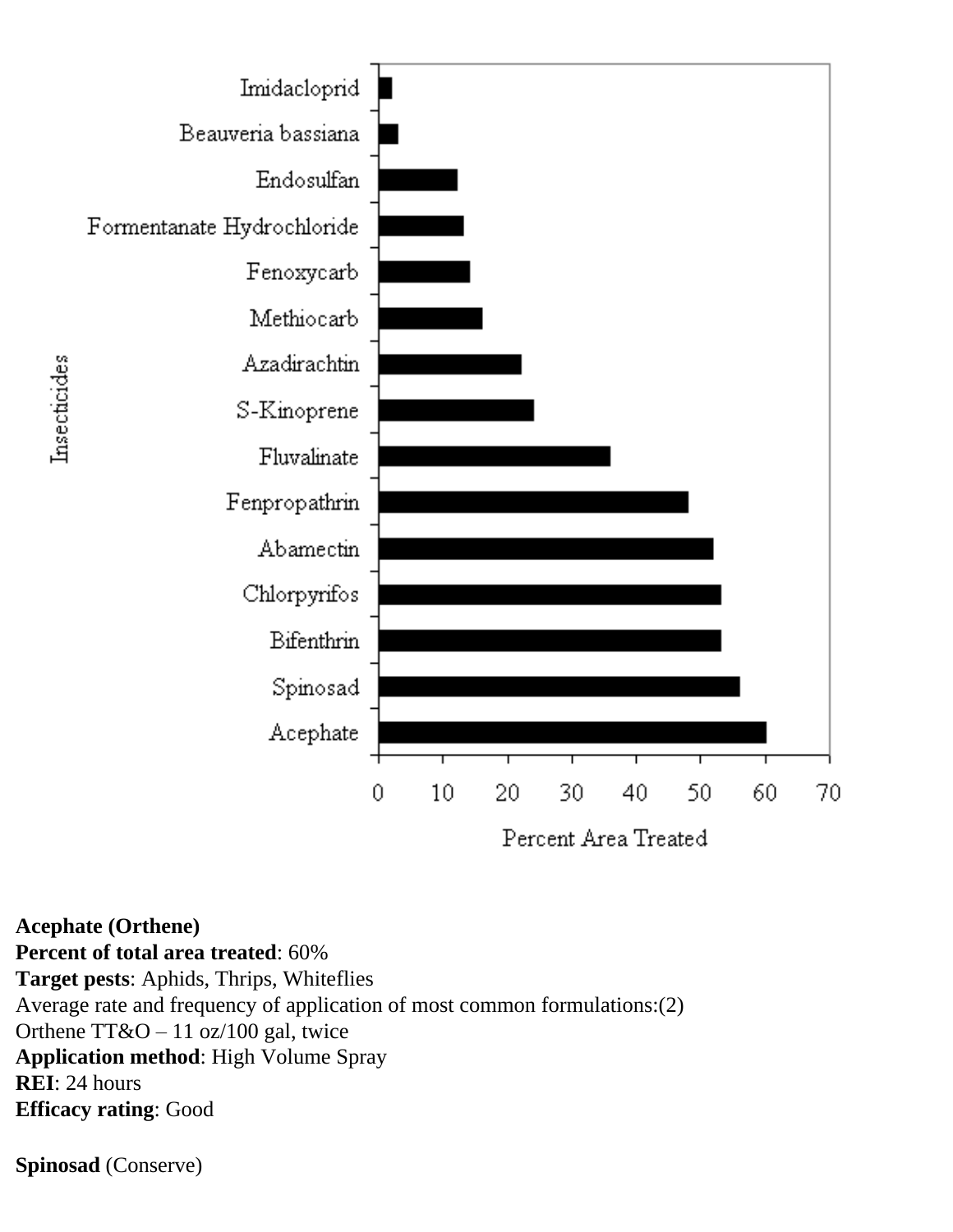#### **Percent of total area treated**: 56%

**Target pests**: Thrips Average rate and frequency of application of most common formulations: (2) Conserve  $SC - 6$  oz/100 gal, twice **Application method**: High Volume Spray **REI**: 4 hours **Efficacy rating**: Very Good

**Bifenthrin (Talstar) Percent of total area treated**: 53% **Target pests**: Thrips, Aphids, and Whiteflies Average rate and frequency of application of most common formulations: (2) Talstar  $F - 20$  oz/100 gal, twice **Application method**: High Volume Spray **REI**: 12 hours **Efficacy rating**: Good

**Chlorpyrifos (DuraGuard) Percent of total area treated**: 53% **Target pests**: Thrips, Aphids, Whiteflies and Fungus Gnats Average rate and frequency of application of most common formulations: (2) DuraGuard ME – 39 oz/100 gal, twice **Application method**: High Volume Spray **REI**: 12 hours **Efficacy rating**: Good

**Abamectin (Avid) Percent of total area treated**: 52% **Target pests**: Thrips, Aphids, and Mites Average rate and frequency of application of most common formulations: (2) Avid  $0.15$  EC – 8 oz/100 gal, 3 times **Application method**: High Volume Spray or Fogger **REI**: 12 hours **Efficacy rating**: Good to Very Good

**Fenpropathrin (Tame) Percent of total area treated**: 48% **Target pests**: Thrips, Aphids and Whiteflies Average rate and frequency of application of most common formulations: (2) Tame 2.4 EC – 9 oz/100 gal, 2-3 times **Application method**: High Volume Spray **REI**: 24 hrs.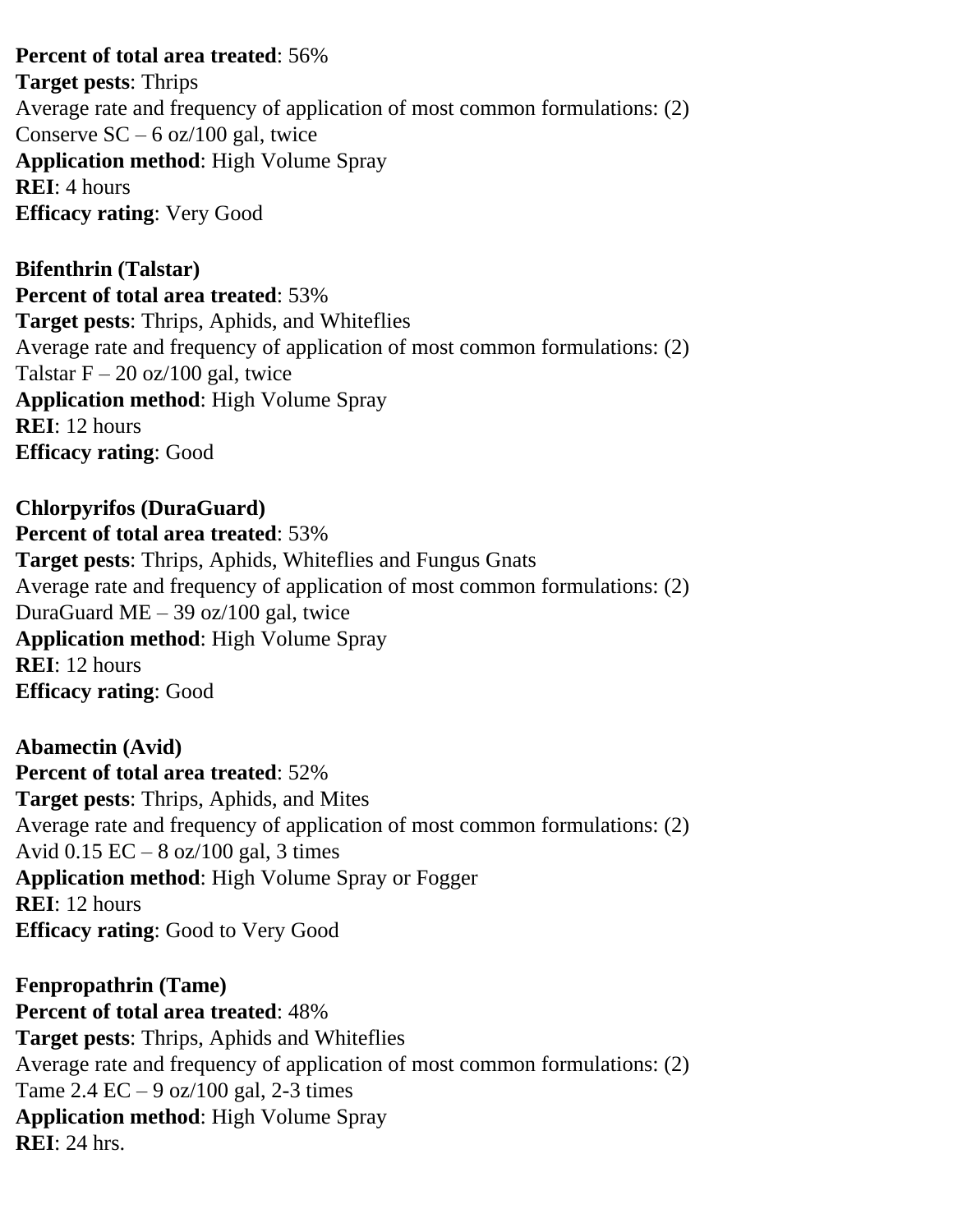**Efficacy rating**: Good Used with Orthene TT&O for best results.

**Fluvalinate (Mavrik Aquaflow) Percent of total area treated**: 36% **Target pests**: Aphids, Thrips, and Whiteflies Average rate and frequency of application of most common formulations: Mavrik Aquaflow  $-9$  oz/100 gal, twice **Application method**: High Volume and Low Volume Spray **REI**: 12 hours **Efficacy rating**: Good to Very Good

**S-Kinoprene (Enstar) Percent of total area treated**: 24% **Target pests**: Thrips, Whiteflies, Aphids Average rate and frequency of application of most common formulations: (2) Enstar II – 7 oz/100 gal, twice **Application method**: High Volume spray **REI**: 4 hours **Efficacy rating**: Good to Very Good

**Azadirachtin (Azatin) Percent of total area treated**: 22% **Target pests**: Thrips, Whiteflies and Fungus Gnats Average rate and frequency of application of most common formulations: (2) Azatin  $XL - 12$  oz/100 gal, twice **Application method**: High Volume Spray or Fogger **REI**: 12 hours **Efficacy rating**: Good to Very Good

**Methiocarb (Mesurol) Percent of total area treated**: 16% **Target pests**: Thrips Average rate and frequency of application of most common formulations: (2) Mesurol 75W – 2lb/A in 50 gals, twice **Application method**: High Volume Spray **REI**: 24 hours **Efficacy rating**: Very Good

**Fenoxycarb (Precision) Percent of total area treated**: 14% **Target pests**: Thrips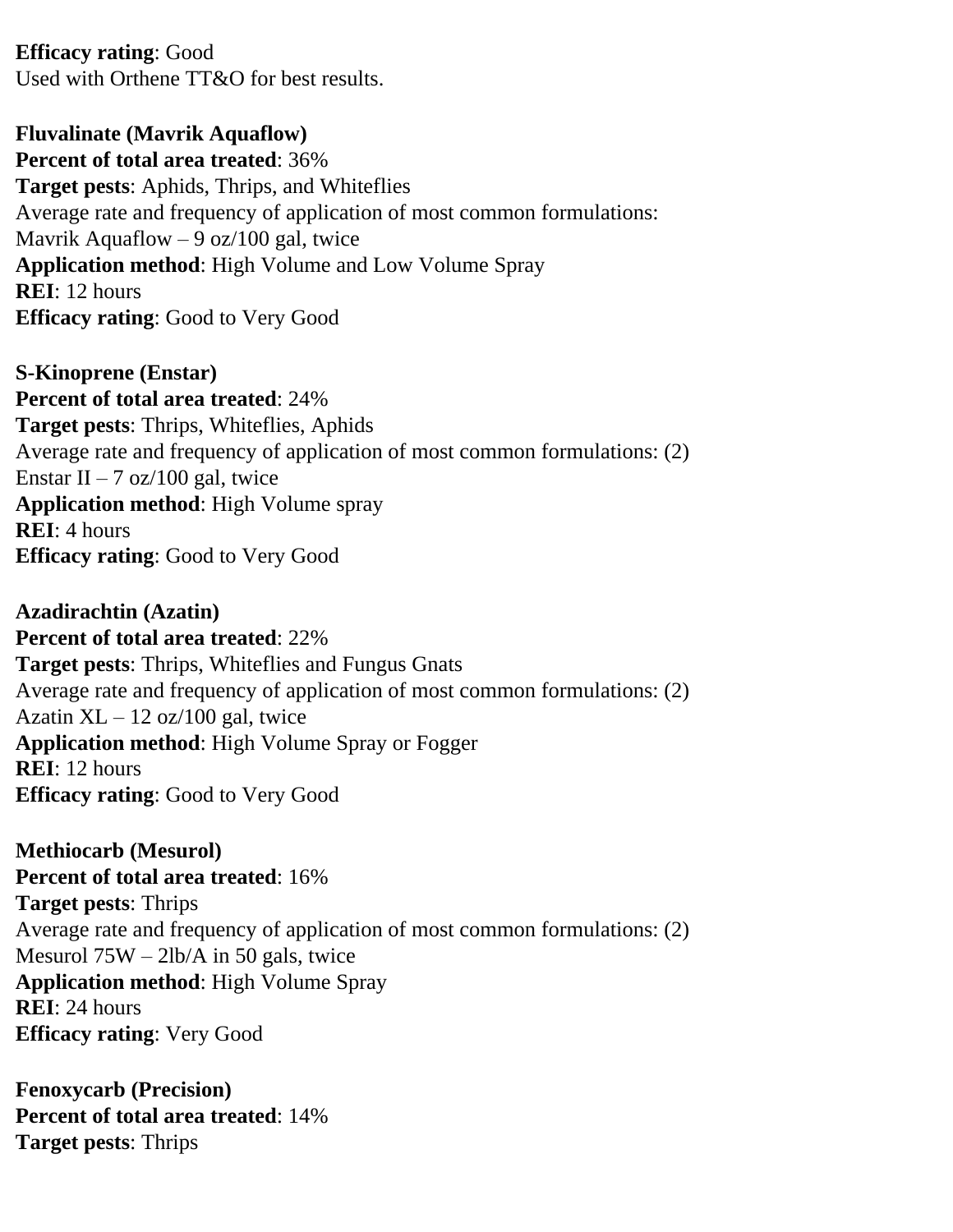Average rate and frequency of application of most common formulations: (2) Precision  $-4$  oz/100 gal, twice **Application method**: High Volume Spray **REI**: 12 hours **Efficacy rating**: Good to Very Good

**Formentanate Hydrochloride (Carzol) Percent of total area treated**: 13% **Target pests**: Thrips Average rate and frequency of application of most common formulations: (2)  $Carzol - 16$  oz/A, once **Application method**: **REI**: **Efficacy rating**: Good

**Endosulfan (Thiodan) Percent of total area treated**: 12% **Target pests**: Thrips, Aphids and Whiteflies Average rate and frequency of application of most common formulations: (2) Thiodan 50 WP – 16 oz/100 gal, twice Thiodan 3EC – 48 oz/A, twice **Application method**: High Volume Spray **REI**: 24 hours **Efficacy rating**: Good to Very Good

**Beauveria bassiana (Naturalis-O) Percent of total area treated**: 3% **Target pests**: Aphids, Thrips and Whiteflies Average rate and frequency of application of most common formulations: (2) Naturalis-O  $-31$  oz/100 gal, twice **Application method**: High Volume Spray **REI**: 4 hours **Efficacy rating**: Good

**Imidacloprid (Marathon) Percent of total area treated**: 2% **Target pests**: Aphids and White Flies Average rate and frequency of application of most common formulations: (2) Marathon  $1\%$  -  $\frac{1}{2}$  tsp (2 grams)/10 inch pot, once **Application method**: top dress for 1% and drench for 60 WSP **REI**: 12 hours **Efficacy rating**: Very Good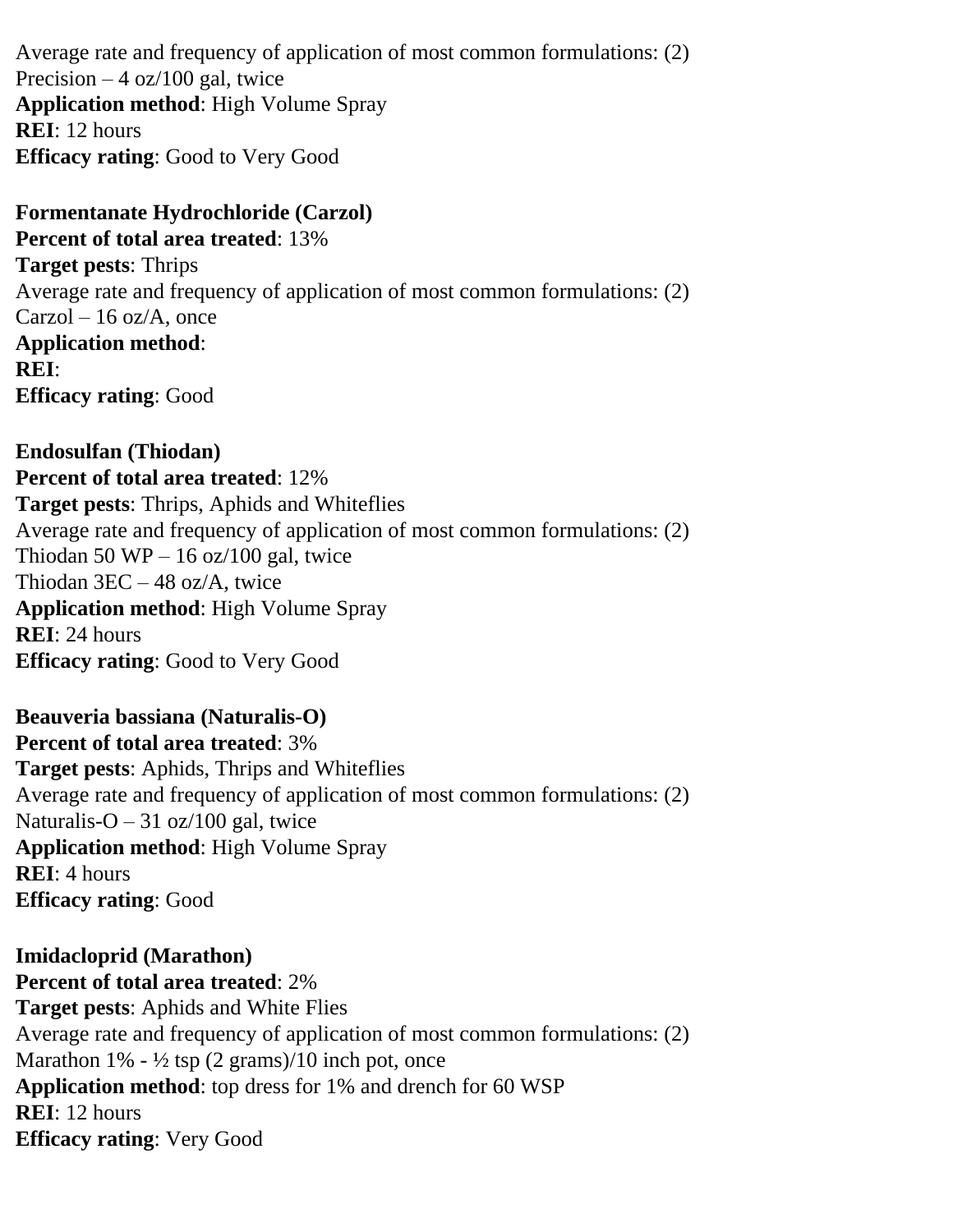### **CULTURAL CONTROLS** (2,3,5)

Quarantine new plant material for at least one week. Use screens on ventilation system and doors to exclude pests. Practice proper sanitation and weed control in and around the greenhouse. Avoid excessive fertilization since some pests thrive on plant tissue high in nitrogen.

### **BIOLOGICAL CONTROLS** (2,3,5)

Some new and effective biological control products are available for the greenhouse grower. Most growers are taking a cautious approach to these new products and only applying them to small portions of their operations.

# **Diseases**

### **Botrytis Gray Mold**

The most common disease of greenhouse floral crops is gray mold. Gray mold is cause by the fungus Botrytis cinerea. It is a common fungus, with a very wide host range and can persist in the greenhouse year-round. The fungus produces a large amount of spores that move throughout the greenhouse via air currents. Under environmental conditions of relative humidity at or above 85%, little or no air circulation and free water on the leaf surface, the fungal spores land on plant surfaces, germinate and penetrate the host. The symptoms of gray mold vary depending on the host and the environmental conditions associated with the host. In most cases the disease is characterized by the production of leaf spots, flower blight, bud rot, stem canker, stem and crown rot, cutting rot, damping off and in extreme cases, plant death. The fungal growth is characterized by the presence of fluffy gray/brown mycelium that produces a cloud of spores if disturbed. Affected tissue is soft and brown, and sometimes has a water soaked appearance. This disease can be anything from a common nuisance to an economic disaster depending on the host and the conditions under which the crop is grown.

### **Alternaria**

Alternaria is a widespread fungus that attacks the leaves, stems and flowers of a wide variety of plants. The fungus survives on infected plant debris or on seeds. Spores are produced from these or other hosts and can spread by air currents to neighboring plants. Under warm and humid conditions the spores germinate on the leaves causing spots of various sizes and colors. Leave may wither and die.

### **Anthracnose**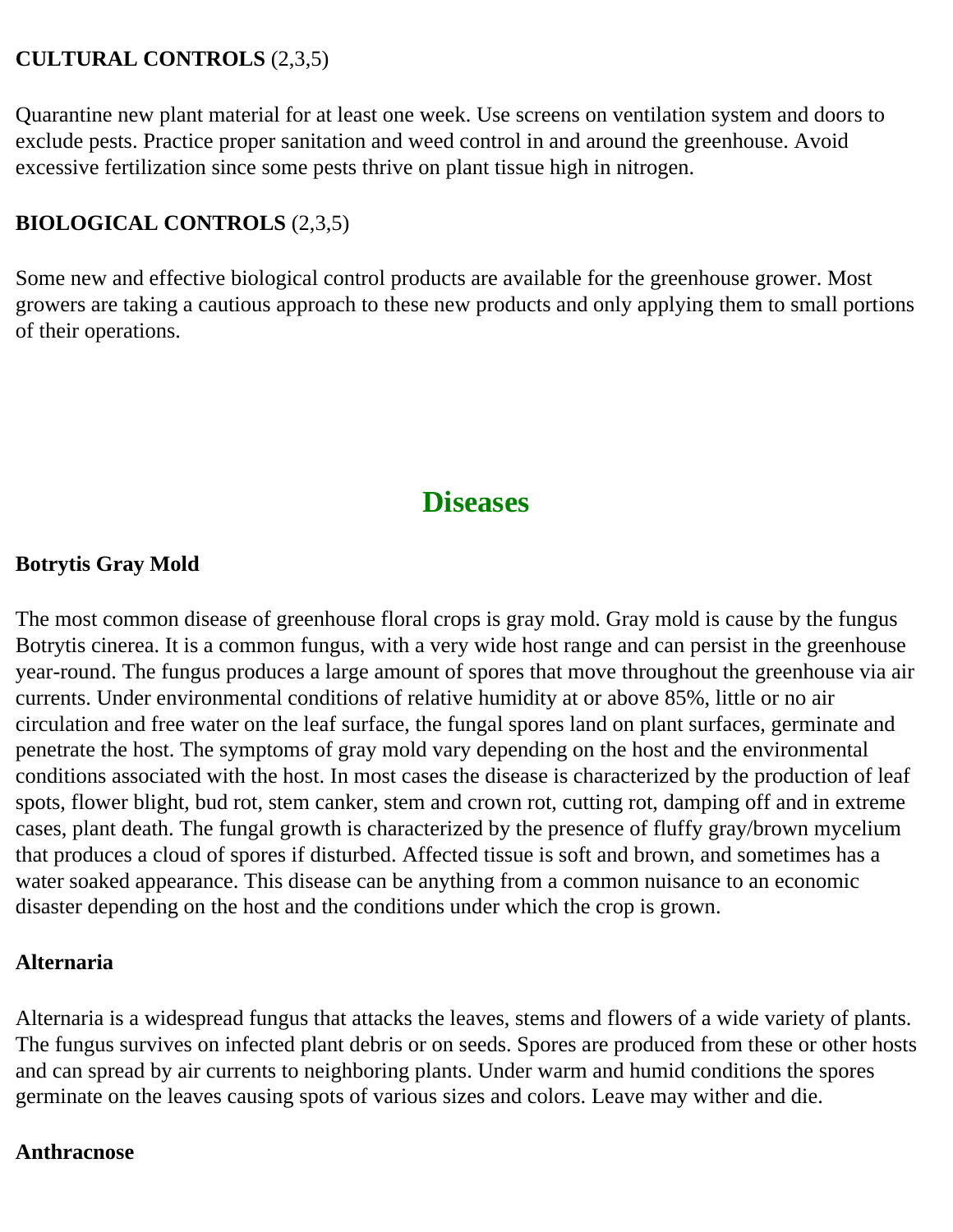Anthracnose appears as necrotic, sunken, gray to black lesions on the stem and leaves of the host plant. The lesions may start out as black spots. Ooze may come from the center of the lesion but eventually small black pepper spots will appear in the lesion. Severe infections can cause leaf fall and the stems to partially collapse and be dark in color. The disease is carried on infected seed or plant debris. It spread up the plant, usually by ran splashes. The disease spreads faster in cool to warm moist conditions. Spores are not spread great distances by wind.

### **Leaf Spots**

A number of leaf diseases that occasionally damage ornamental plants can be caused by fungi or bacteria. Most of these pathogenic organisms require a wet leaf surface for an extended time, usually 24 hours. The wet leaf surface allows the fungal spores to swell, geminate and penetrate the plant and the bacteria to swim to a natural opening in the leaf surface such as a stomate. Bacterial leaf spots are initially light green and look water soaked. Later these leaf spots turn brown or black and may have definite margins. Fungal leaf spots are characterized by brown or black spots randomly scattered across the leaf. The spots may have the appearance of concentric rings. The margins of the spot can be a different color than the center of the spot.

### **CHEMICAL DISEASE CONTROLS** (4)

(all chemicals applied at an average rate of 200 gal/A unless otherwise noted)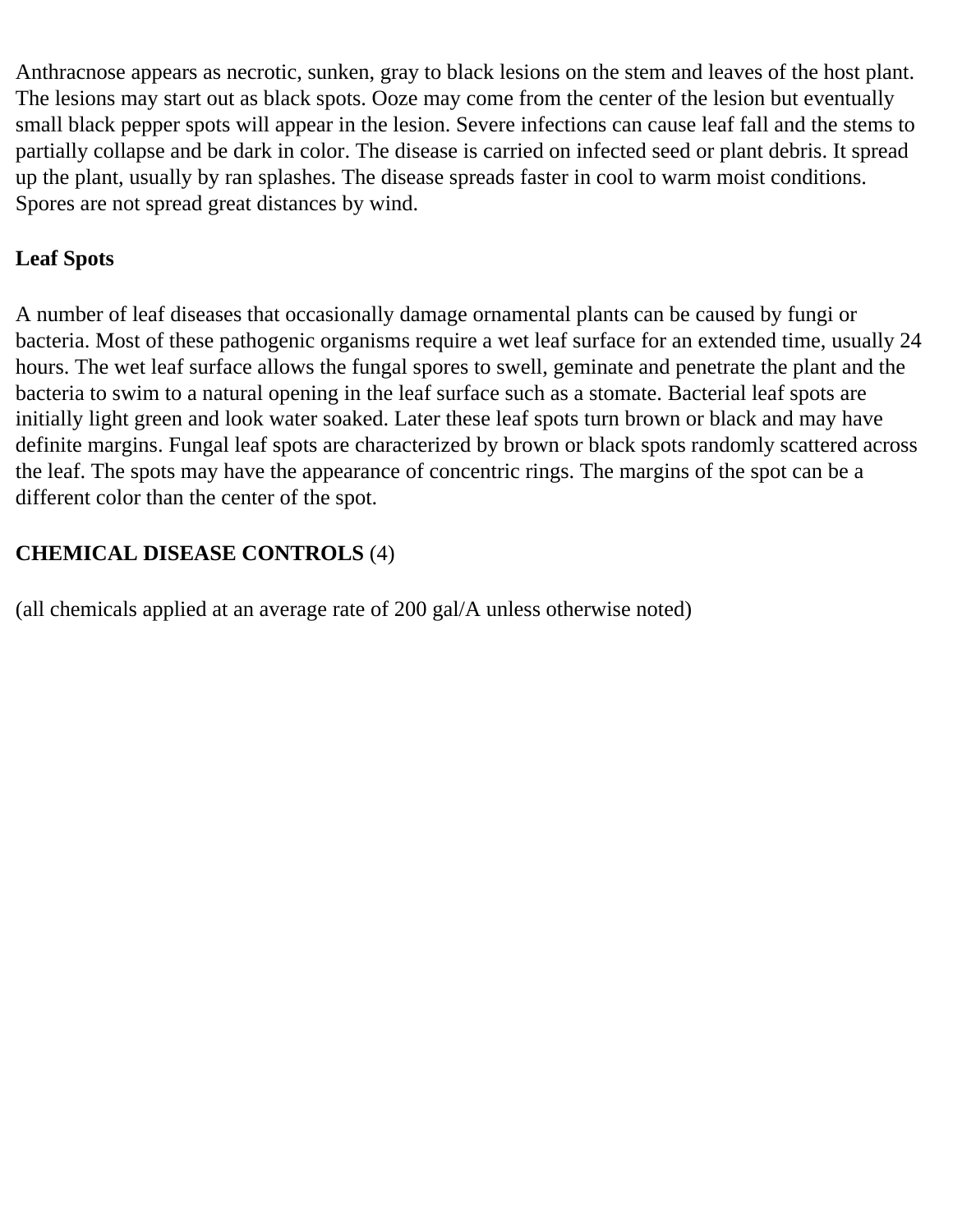

**Mancozeb (Protect T/O) Percent area treated**: 42% **Target pests**: Botrytis and Leaf Spots Average rate and frequency of application of most common formulations: Protect T/O 80 WP - 1.5 lbs/100 gal, once **Application method**: High Volume Spray **REI**: 24 hours **Efficacy rating**: Good to Very Good

**Mefenoxam (Subdue MAXX) Percent of total area treated**: 27% **Target pests**: Damping off Average rate and frequency of application of most common formulations: Subdue  $MAXX - \frac{1}{4}$  oz/100 gal, once **Application method**: High Volume Spray **REI**: None **Efficacy rating**: Very Good

**Fludioxonil (Medallion) Percent of total area treated**: 27% **Target disease**: Botrytis and Alternaria Average rate and frequency of application of most common formulations: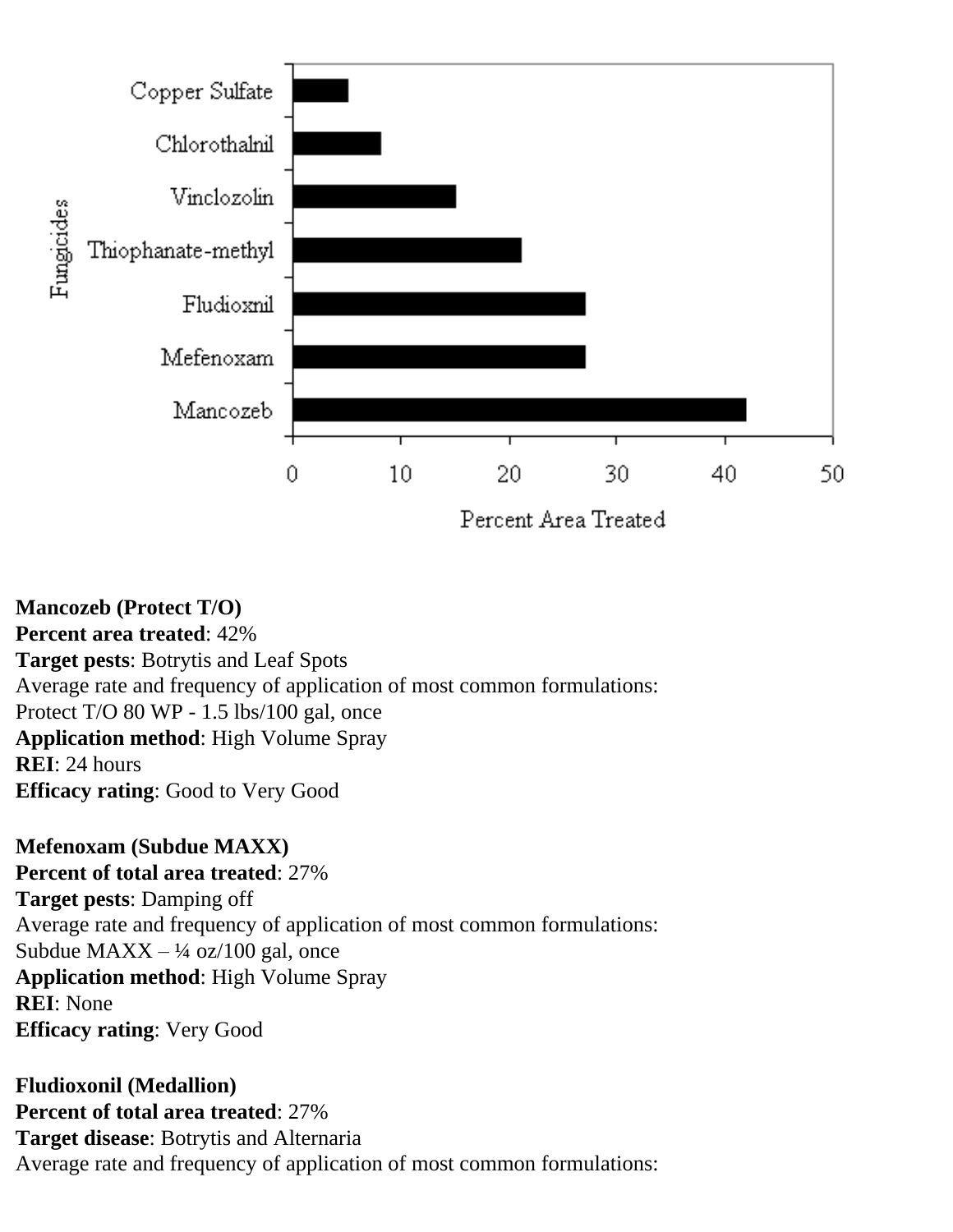Medallion  $-1$  oz/100 gal, once **Application method**: High Volume Spray **REI**: **Efficacy rating**: Good

**Thiophanate-methyl (Cleary's 3336, Fungo) Percent of total area treated**: 21% **Target pests**: Botrytis Average rate and frequency of application of most common formulations: Cleary's 3336 4.5F - 18 oz/100 gal, twice Fungo Flo  $50WP - 20$  oz/100 gal, twice **Application method**: High Volume Spray **REI**: 12 hours **Efficacy rating**: Good

**Vinclozolin (Ornalin) Percent of total area treated**: 15% **Target pests**: Botrytis Average rate and frequency of application of most common formulations: Ornalin  $-18$  oz/100 gal, once **Application method**: High Volume Spray **REI**: 12 hours **Efficacy rating**: Very Good

**Triflumizole (Terraguard) Percent of total area treated**: 13% **Target pests**: Leaf Spots Average rate and frequency of application of most common formulations: Terraguard  $50WP - 12$  oz/100 gal, once **Application method**: High Volume Spray **REI**: 12 hours **Efficacy rating**: Very Good

**Chlorothalnil (Daconil) Percent of total area treated**: 8% **Target pests**: Botrytis Average rate and frequency of application of most common formulations: Daconil Ultrex 82.5 WDG – 20 oz/100 gal, once Daconil 2787 Flo 4F – 32 oz/100 gal, once Exotherm Termil 20 Fum  $-1$  smoke can  $(3.5 \text{ oz})/1500 \text{ sq. ft}$ , once **Application method**: High Volume Spray and fogger **REI**: 12 hours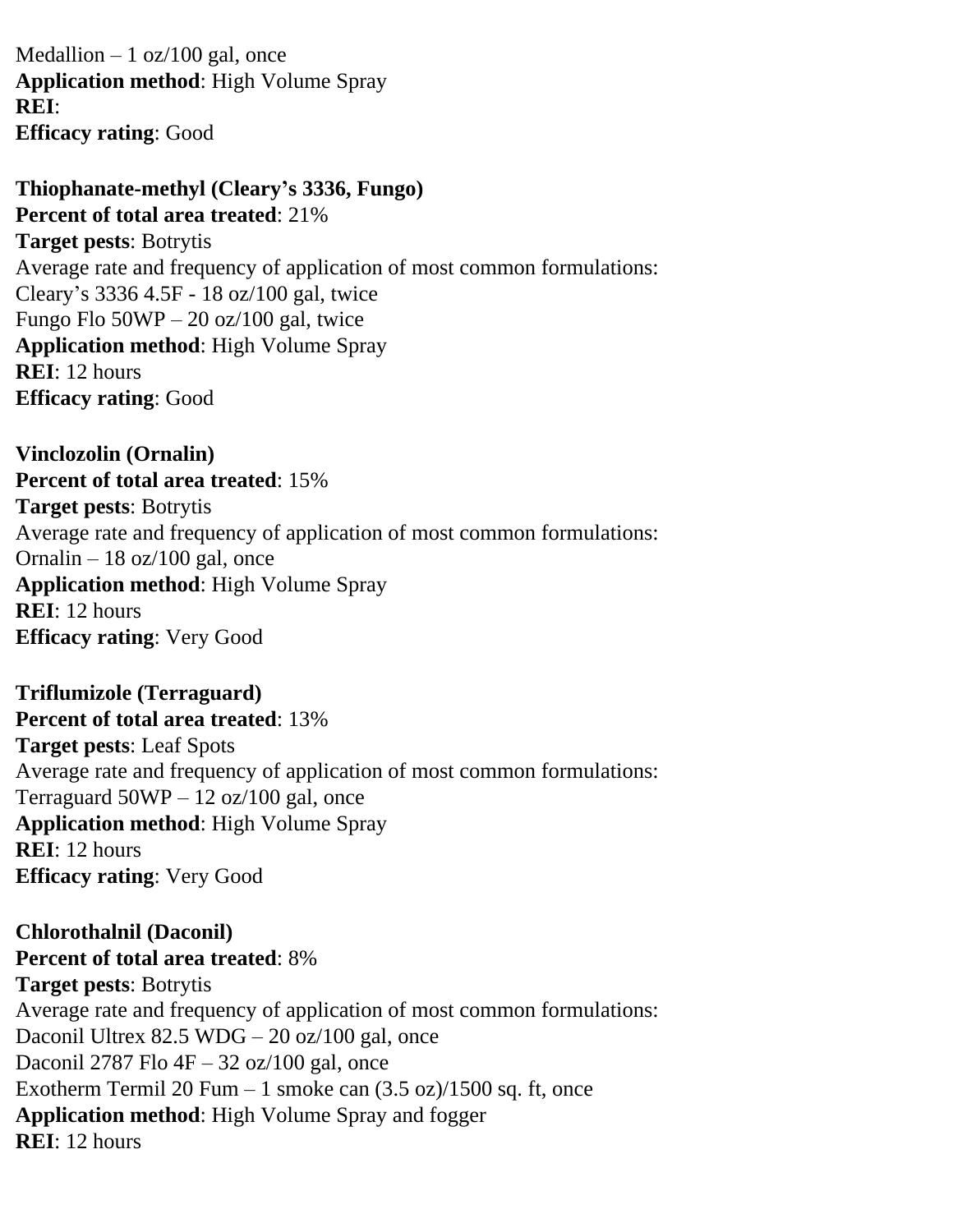#### **Efficacy rating**: Good

**Copper Sulfate (Phyton-27) Percent of total area treated**: 5% **Target pests**: Leaf Spots Average rate and frequency of application of most common formulations: Phyton-27  $5.5EC - 16$  oz/100 gal, one to two times **Application method**: High Volume Spray **REI**: 12 hours **Efficacy rating**: Good

### **CULTURAL CONTROLS** (2,3,5)

Buy resistant varieties whenever possible. Quarantine new plant materials for at least a week. Screen the greenhouse doors and vents. Plant disease free cuttings and seeds. Keep growing area clean. Remove all diseased plants as soon as they have been detected. Periodically disinfect the hose end, especially after touching the growing mix or the contaminated water on the floor or benches. Benches should also be disinfected at the end of each crop cycle. Eliminate all weeds and algae. Fertilize plants judiciously. Adjust the pH of the growing medium appropriately. Control relative humidity of the greenhouse, especially during the evening hours. This can require simultaneously ventilating and heating the greenhouse during critical hours. Providing adequate air circulation will also help. The use of well draining growth mediums will help reduce the incidence of root diseases.

# **Weeds**

Weeds are a persistent problem in greenhouse production. Weeds are unsightly and can harbor insect pests and diseases. Therefore, weed management in and around the greenhouse is important to assist with pest and disease control and well as to improve aesthetics.

### **CHEMICAL CONTROLS** (4)

(all chemicals applied at a rate of 200 gal/A unless otherwise noted)

**Glyphosate (Roundup) Percent of total area treated**: 46%, primarily used as a spot spray in the work area. **Target pests**: Annual and Perennial Weeds Average rate and frequency of application of most common formulations: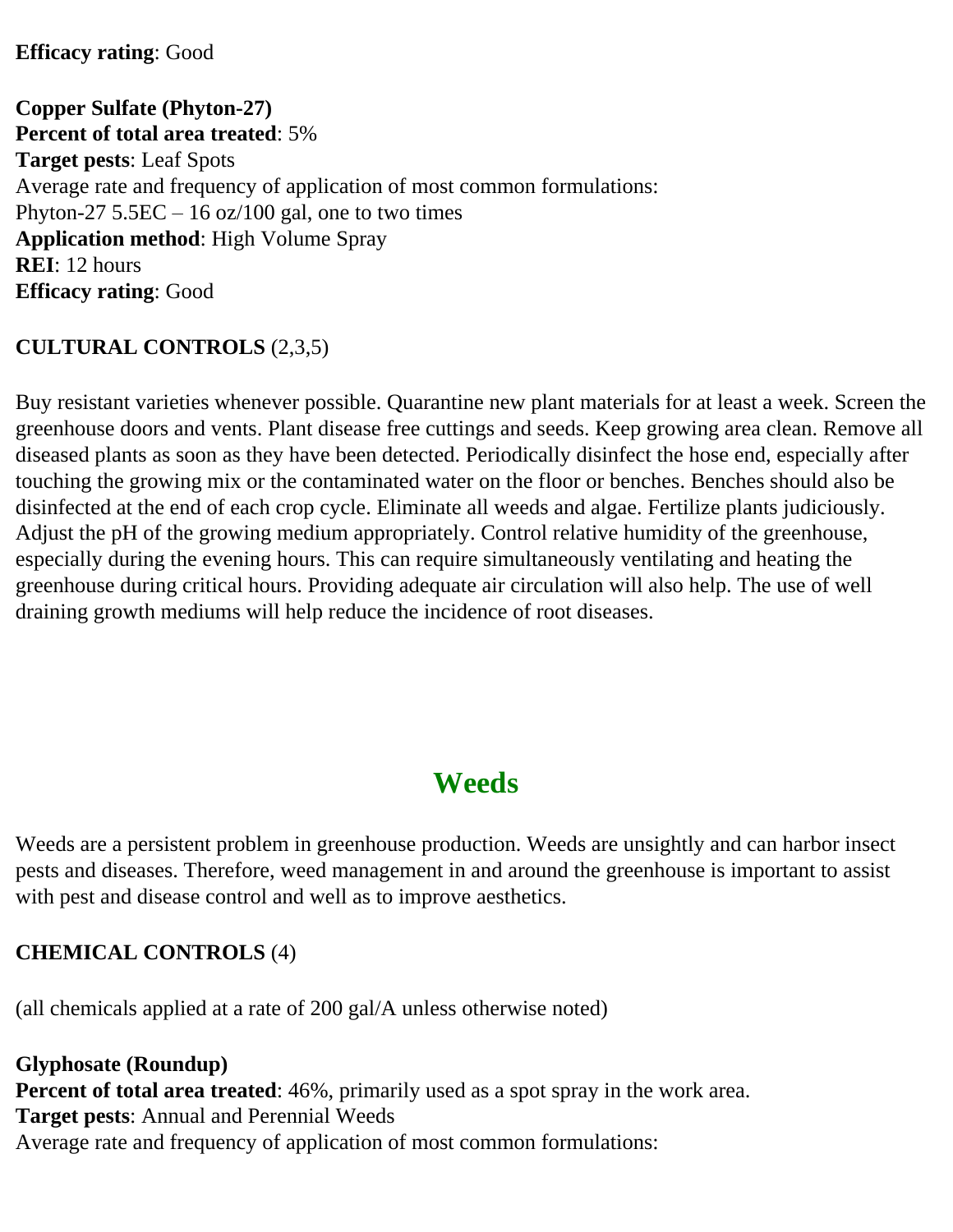Roundup Pro – 1.4 oz/gal, as needed **Application method**: High Volume Spray **REI**: 4 hours **Efficacy rating**: Good to Very Good

**Glufosinate-ammonium (Finale) Percent of total area treated**: 13% **Target pests**: Annual and Perennial Weeds Average rate and frequency of application of most common formulations: Finale  $-1.5$  gal/100 gal, once **Application method**: High Volume Spray **REI**: 12 hours **Efficacy rating**: Very Good

**Oryzalin (Surflan) Percent of total area treated**: 5% (used on the exterior of the greenhouse) **Target pests**: Annual Grasses and Broadleaf Weeds Average rate and frequency of application of most common formulations: Finale  $-2$  oz/gal, once **Application method**: High Volume Spray **REI**: 12 hours **Efficacy rating**: Very Good

### **CULTURAL CONTROLS** (2,3,5)

Use weed block fabric to cover the floor and remove any weeds that grow in along the edges of the fabric. Hand weeding and solarization can also be used to control weeds. Managing weeds outside the greenhouse is important to eliminate the major source of air borne weed seeds and to prevent perennial weeds from growing in under the foundation. Regular mowing can help prevent the most weed seed formation. However, maintaining a weed-free barrier around the greenhouse may be more effective. Adding lime to soil can help too.

# **Contacts**

**Dick Lindquist**, Entomology, OARDC, Wooster, OH 44691, (330) 263-3736.

**Claudio Pasian**, Horticulture & Crop Science, The Ohio State University, Columbus, OH 43210, (614) 292-9941.